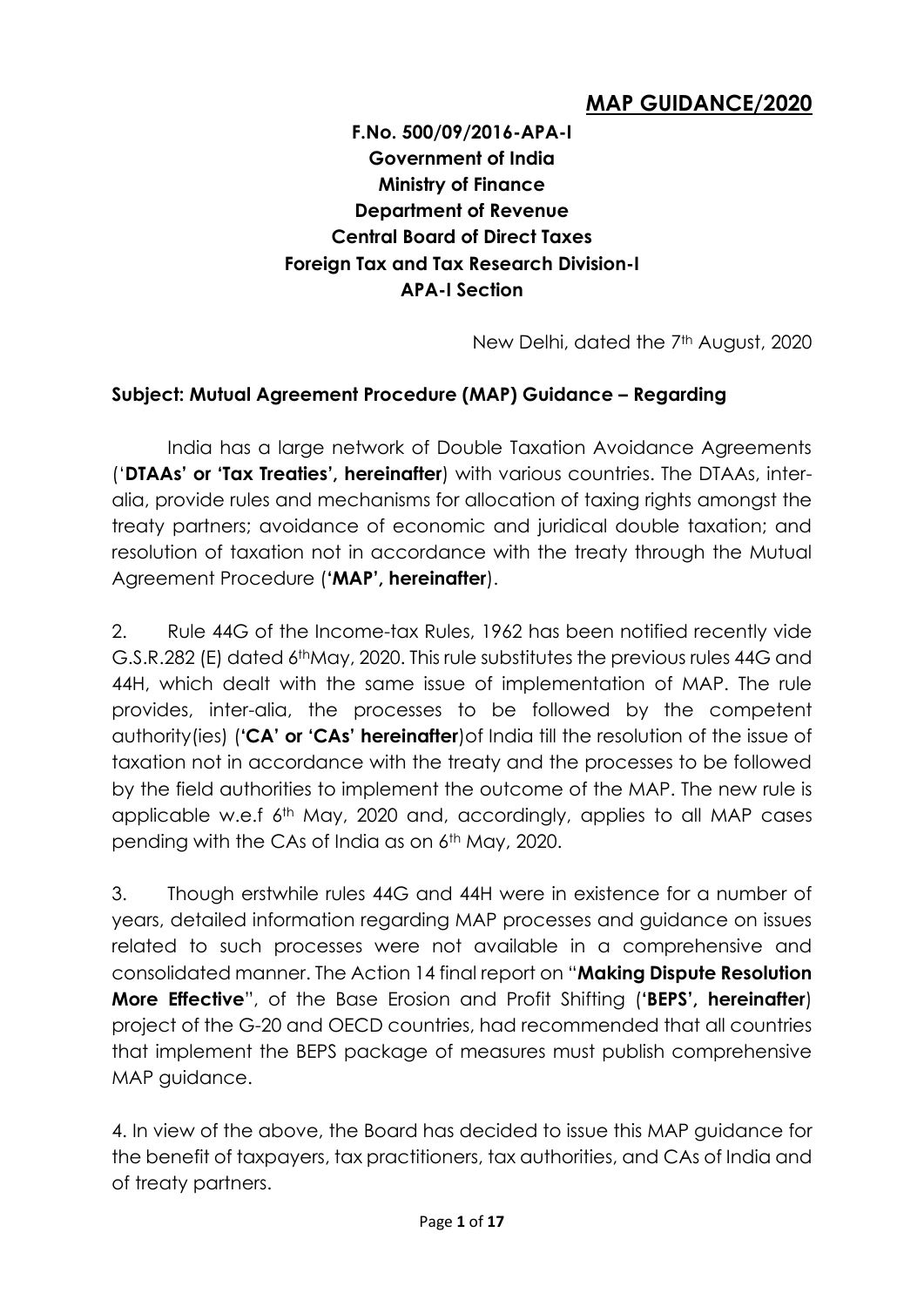- 5. The MAP guidance is presented in the following four parts:
	- Part A: Introduction and Basic Information;
	- Part B: Access and Denial of Access to MAP;
	- Part C: Technical Issues: and
	- Part D: Implementation of MAP outcomes.

### **Part A**

# **Introduction and Basic Information**

### **I. Mutual Agreement Procedure (MAP)**

Mutual Agreement Procedure (MAP) is an alternate tax dispute resolution mechanism available to the taxpayers under the DTAAs for resolving disputes giving rise to double taxation or taxation not in accordance with DTAAs. MAP can help in relieving double taxation either fully or partially. Almost all DTAAs entered into by India have the MAP Article and it provides an additional dispute resolution mechanism to taxpayers in addition to those available under the domestic laws of India. A taxpayer can request for assistance under MAP regardless of the remedies provided under the Indian domestic law.

MAP enables the CAs of India to engage with the CAs of other treaty partners and is a process which facilitates discussions and negotiations between both treaty partners as they endeavour to resolve international tax disputes, which are not in accordance with the relevant DTAAs. At present, India has two CAs for MAP cases and they are senior officers in Department of Revenue, Ministry of Finance (Joint Secretary, FT & TR-I and Joint Secretary, FT & TR-II). The two CAs have been designated as such by the Finance Minister of India. The two CAs have territorial jurisdiction over the MAP cases depending upon the location of the treaty partner. The CAs of India are independent of the tax authorities who audit taxpayers and take their own decisions that are only administratively governed by an internal governance mechanism within the CBDT, Department of Revenue.

A MAP request can be made by a taxpayer when it considers that the actions of the tax authorities of one or both of the treaty partners results or will result in taxation not in accordance with the relevant DTAA. MAP cases involve crossborder double taxation that could either be **juridical double taxation** (same income taxed twice in the hands of the same entity in two different countries) or **economic double taxation** (same income taxed in the hands of two separate entities, who are Associated Enterprises, in two different countries).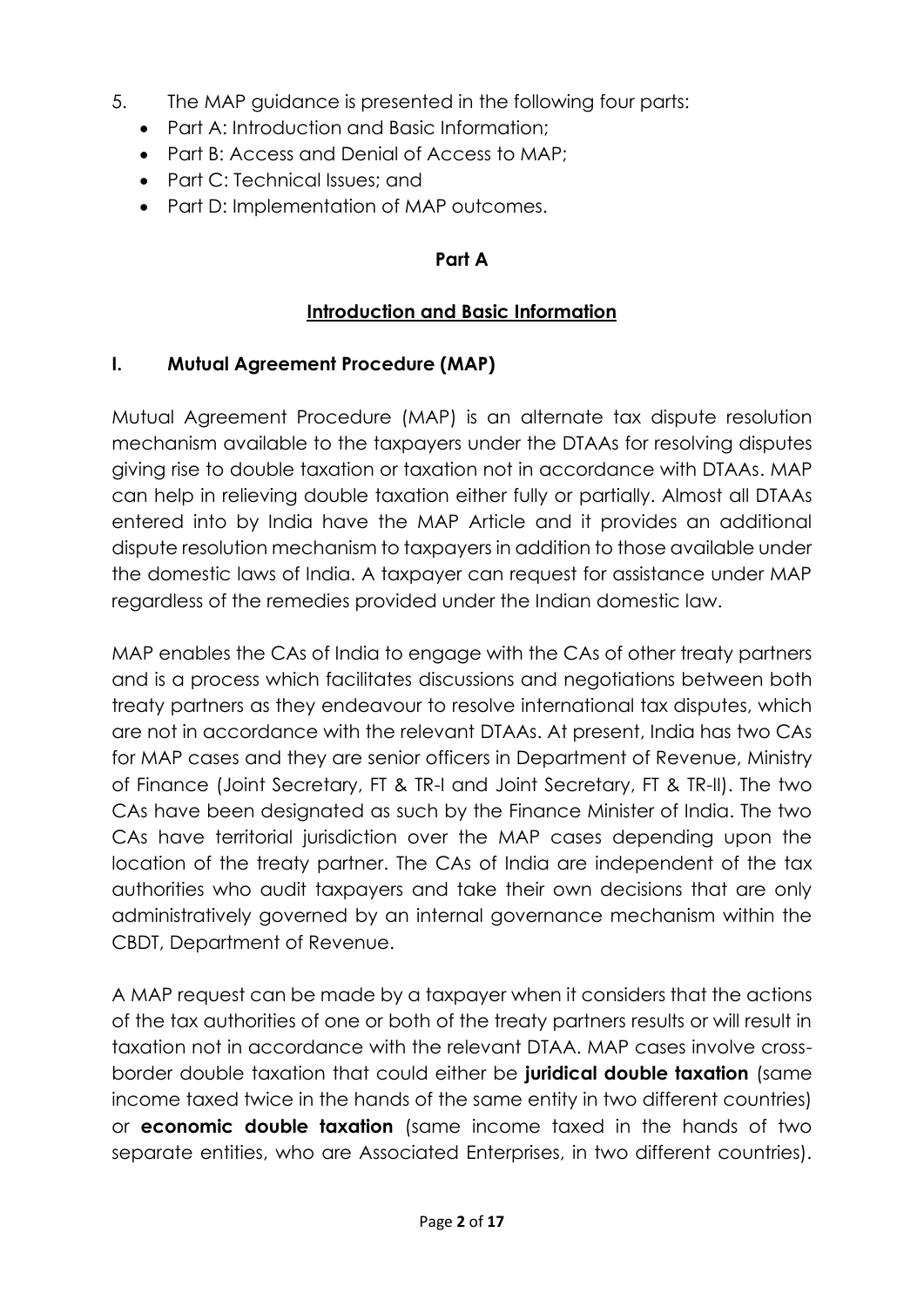Double taxation or taxation not in accordance with the DTAAs may arise in some of the following circumstances:

- Transfer Pricing adjustments
- Existence of a Permanent Establishment
- Attribution of profits to a Permanent Establishment
- Characterisation or re-characterisation of an income or expense

## **II. India's Tax Treaties or DTAAs**

India has a large network of tax treaties, almost all of which contain a MAP Article based on the provisions of Article 25 of the UN/OECD Model Tax Convention. These tax treaties (read with section 90 or 90A of the Income-tax Act, 1961) constitute the legal basis for taxpayers to apply for a MAP and for CAs to discuss and negotiate a MAP case with the endeavour of finding a resolution to the dispute. It is important for taxpayers to refer to the text of the relevant tax treaty itself to understand the conditions for applying for MAP under that tax treaty. India's tax treaties are available at [www.incometaxindia.gov.in](http://www.incometaxindia.gov.in/)

All the DTAAs entered into by India, which contain a MAP Article as mentioned above, require that a taxpayer of either treaty partner approaches the CA of its country of residence to request for a MAP if the tax authorities of the other treaty partner make an adjustment or take an action that results or will result in double taxation or taxation not in accordance with the relevant tax treaty. In most of the tax treaties of India, the time limit for making an application for MAP is three years from the first notification of the action giving rise to such taxation. In a limited number of DTAAs, the time limit is either less or more than three years. Wherever it is so, it is expected to be changed to three years as per the recommendation contained in the final report of BEPS Action 14. India would ensure this through amendments of such deficient tax treaties through the Multilateral Instrument (**'MLI', hereinafter**) that has already come into effect for India w.e.f 1st October 2019 or through bilateral negotiations with the relevant treaty partners.

## **III. Making a MAP Application in India**

A taxpayer resident in India can make an application to the CA of India having jurisdiction over the case (depending on the location of treaty partner) if it considers that the actions of the tax authorities of the treaty partner resulted or will result in taxation not in accordance with the relevant tax treaty. Such an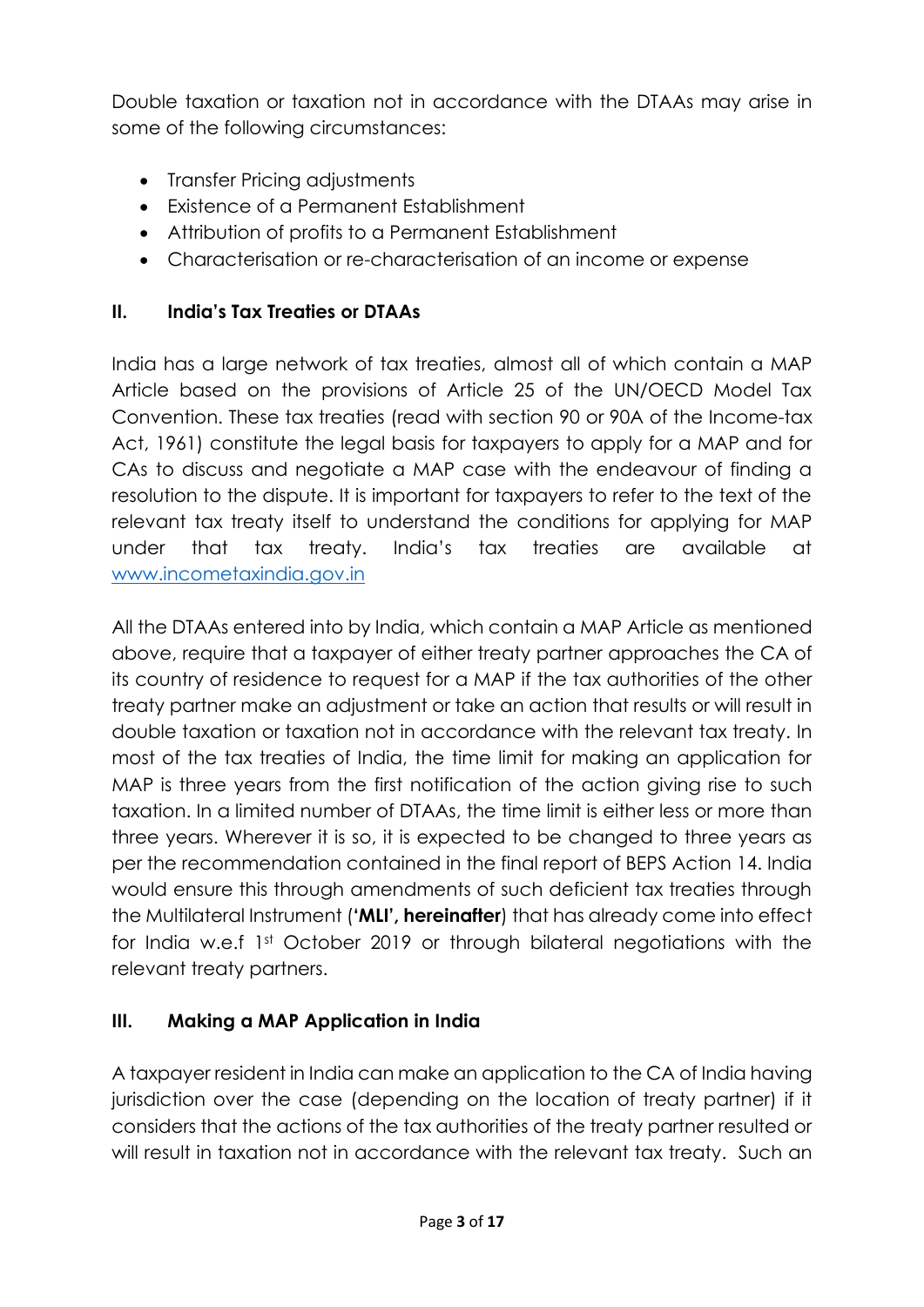application has to be made in Form No. 34F in accordance with rule 44G. The relevant provision of the rule is as follows:

*'44G (1): Where an assessee, being a resident of India, is aggrieved by any action of the tax authorities of any country or specified territory outside India*  for the reason that, according to him, such action is not in accordance with *the terms of agreement with such other country or specified territory, he may make an application to the Competent Authority in India seeking to invoke the mutual agreement procedure, if provided in such agreement, in Form No. 34F.'*

The following information and details are required to be provided in Form No. 34F while making a MAP application to the CAs of India:

- a) Name of the Applicant;
- b) Permanent Account Number (PAN)/Aadhar Number;
- c) Circle/Ward;
- d) Assessment Year(s);
- e) Previous Year(s);
- f) Office Address& Telephone Number;
- g) Residential Address& Telephone Number (if applicable);
- h) Status;
- i) Name and Designation of Tax Authority in the other country or specified territory (Treaty Partner);
- j) Date of the notice or order giving rise to the action;
- k) Is the order/action of the Tax Authority of the Treaty Partner not in accordance with the agreement? If so, the reasons thereof; and
- l) Details of remedy sought in the other country or specified territory, if any, with documentary evidence.

Form No. 34F also requires information about the name of the country or specified territory, the action of the tax authorities of which have aggrieved the Applicant. In item (k) above, the Applicant should provide the facts of the case; the analysis of issue(s) that are sought to be resolved under the MAP; and the reasons why the action taken by the tax authorities are not in accordance with the relevant DTAAs.

In addition to the above information and details, Form No. 34F requires the following documents to be furnished at the time of making the application: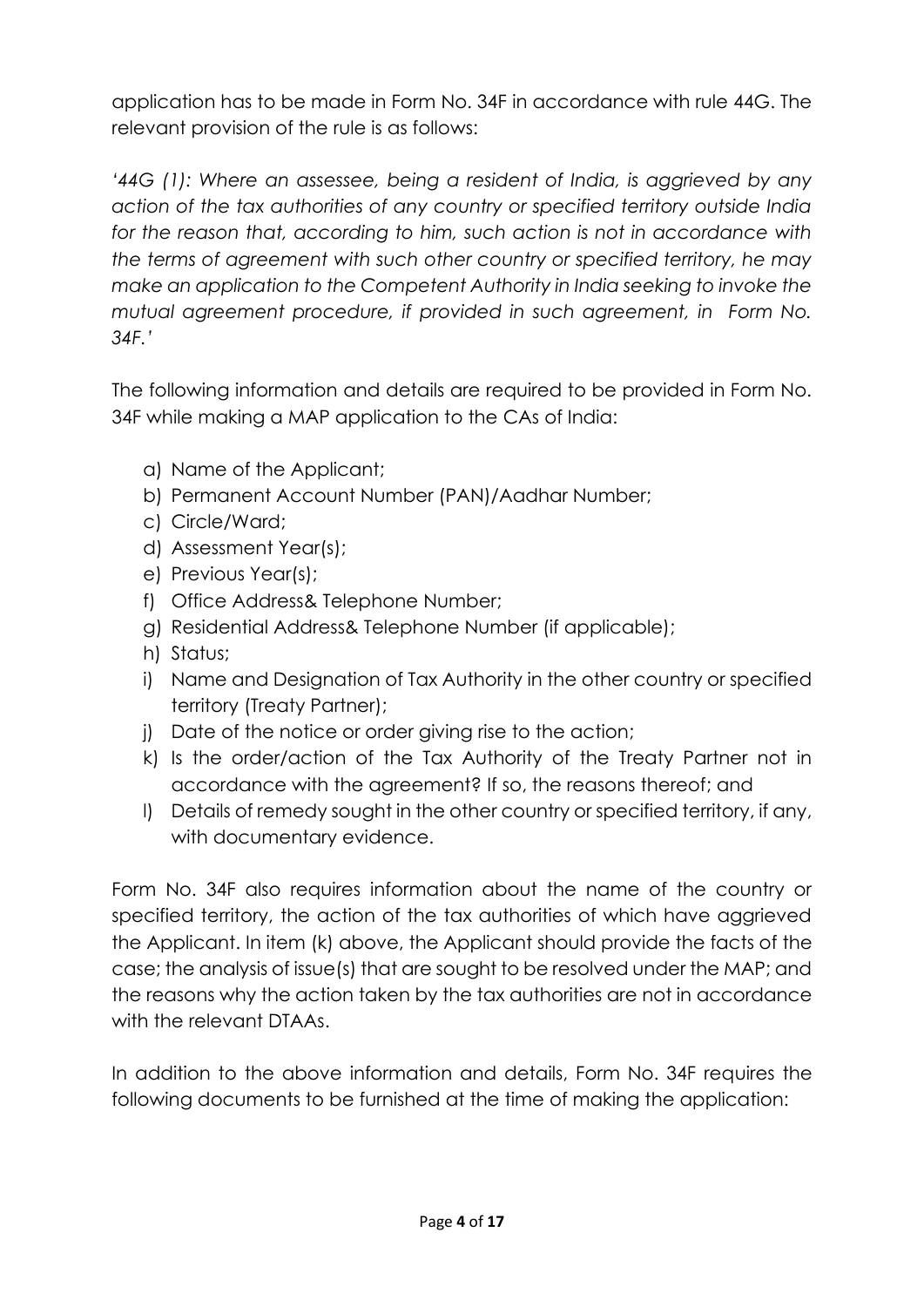- Copy of notice or order giving rise to the action not in accordance with the relevant DTAAs;
- Any document(s) as support for considering the order/action of the tax authorities of the treaty partners to be not in accordance with the relevant DTAAs;
- Any document(s) as evidence of remedy sought in the other country or specified territory; and
- Any other document that the applicant may want to submit or the CAs of India may ask for.

If an Associated Enterprise or related party of an Indian taxpayer submits a MAP application before the CA of its country or specified territory of residence (treaty partner), in respect of any order/action of the tax authorities of India or of the tax authorities of such treaty partner, a copy of such MAP application must also be provided to the CA of India having jurisdiction over the case. The CAs of such treaty partners are expected to expeditiously intimate the CAs of India about their acceptance of a MAP application.

The MAP application in Form No. 34F or the copy of the MAP application filed before the CAs of other countries or specified territories (treaty partners) must be submitted to the CA of India having jurisdiction over the case. There are two CAs in India. Their details are as under:

Where the treaty partner is a country or specified territory in Europe and North America (including the Caribbean) -

**Joint Secretary, FT&TR-I, Central Board of Direct Taxes, Department of Revenue, Ministry of Finance, Government of India Room No 803, 8th Floor, "C" Wing, HUDCO-Vishala Building, Bhikaji Cama Place, New Delhi-110066**

Where the treaty partner is a country or specified territory in any part of the world other than Europe and North America (including the Caribbean) -

**Joint Secretary, FT&TR-II, Central Board of Direct Taxes, Department of Revenue, Ministry of Finance, Government of India Room No 804, 8th Floor, "C" Wing, HUDCO-Vishala Building, Bhikaji Cama Place, New Delhi-110066**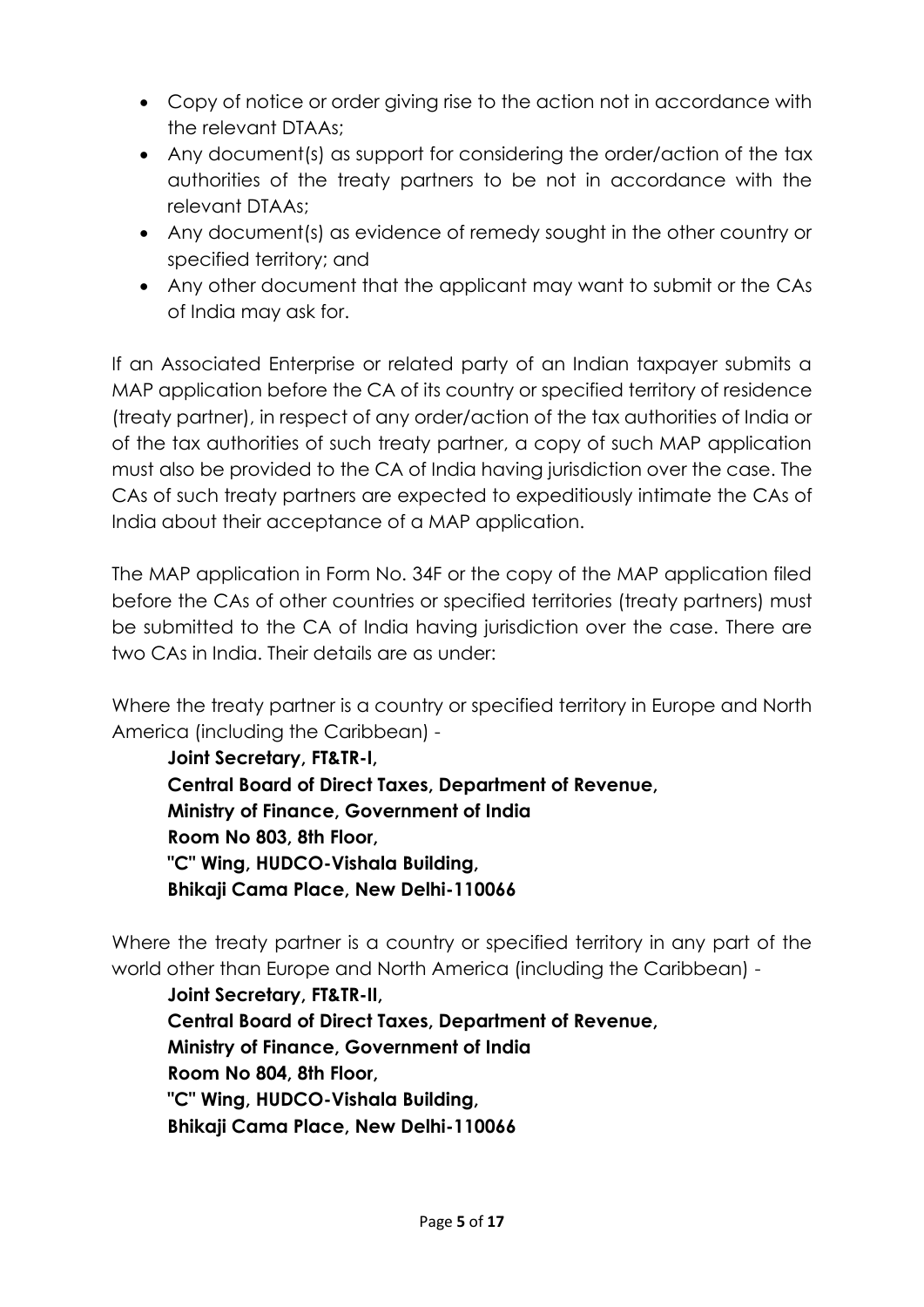## **IV. The MAP Process**

Once a MAP application is accepted by the CA of India having jurisdiction over the case, she shall intimate the CA of the relevant treaty partner about such acceptance through a written communication (notification or invocation letter). In such written communication, she would also briefly indicate why she feels that the action of the tax authorities of the treaty partner results or will result in taxation not in accordance with the relevant DTAA. She would also request the CA of the treaty partner to provide her written position (position paper) on the order/action of the tax authorities of her country.

If a MAP application is found to be not acceptable by the CA of India having jurisdiction over the case, she shall write to the CA of the relevant treaty partner informing her about the reasons for which the MAP application cannot be accepted and request the latter to send her views/comments on the same (notification and bilateral consultation). Once the CAs of both treaty partners have exchanged views and come to a common understanding, the decision on the MAP application shall be communicated by the CA of India having jurisdiction over the case to the Indian taxpayer who had made the MAP application.

As has been indicated above, once a MAP application is accepted, the CAs shall exchange views. In most cases, the views shall be communicated through position papers. Once a position paper is received from the other CA, the CA of India having jurisdiction over the case would examine the same and come to a negotiating position. She may also provide her own written comments to the other CA or ask for further clarification from her. After exchange of positions and comments, both the CAs would try and negotiate a resolution to the dispute at hand. They may meet in person or negotiate remotely through teleconference, video conference, or email.

If both the CAs successfully resolve a MAP case, they would formalise a mutual agreement amongst themselves at the earliest possible. The CA of India having jurisdiction over the case would intimate the Indian taxpayer who had applied for MAP about the terms and conditions of the resolution. Acceptance or rejection of the MAP resolution is the prerogative of the Indian taxpayer but in either situation, the MAP case would be closed by both the CAs as resolved.

If both the CAs are unable to resolve a MAP case, they would close the MAP case as unresolved. The CA of India having jurisdiction over the case shall inform the Indian taxpayer about the non-resolution of the dispute.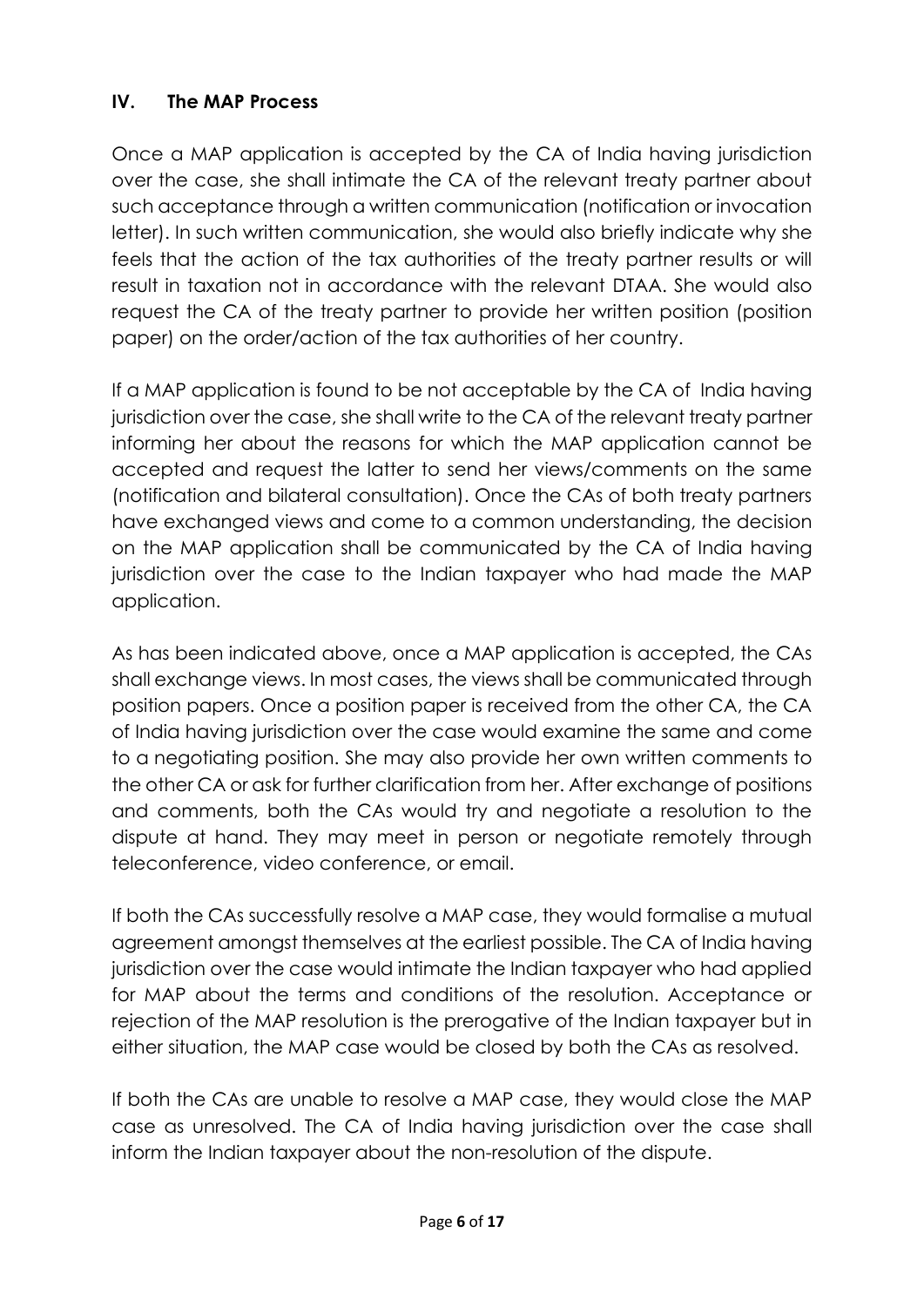In a reverse situation, where the MAP application has been accepted by the CAs of treaty partners, some of the processes described above would flow in the reverse direction.

In addition to the above bilateral MAP process, in appropriate cases, the CAs of India can participate in multilateral MAP discussions with more than one treaty partner. Multilateral MAP cases shall involve all the above processes (like exchange of position papers, negotiations, finalization of mutual agreements, etc.) on a multilateral basis amongst the CAs concerned. However, a multilateral MAP case shall be executed in the form of a series of parallel bilateral MAP cases. The CAs of India can agree to accept a multilateral MAP request if all the following conditions are fulfilled:

- All the participating countries or specified territories have DTAAs with each other;
- The transaction or issue in dispute has a bearing on all the treaty partners, directly or indirectly, and non-resolution of the dispute would result in taxation not in accordance with the relevant DTAAs; and
- The CAs of all the participating countries or specified territories agree to negotiating a multilateral MAP.

# **V. Timeframe for Resolving and Implementing MAP cases**

India is committed to endeavour to resolve MAP cases within an average timeframe of 24 months. It may be clearly understood that the commitment is not to resolve MAP cases within that timeframe (it may not be possible for both CAs to agree on a resolution in all cases) but **endeavour** to do so. The commitment is in conformity with the minimum standards recommended in the BEPS Action 14 final report.

The period of 24 months is to be computed from the "Start Date" of a MAP case. Since, presently, most of the MAP cases before the CAs of India arise from a MAP application made by a non-resident taxpayer before the CAs of other countries or specified territories (treaty partners), the "Start Date" is determined by the other CAs in accordance with the MAP Statistics Reporting Framework.

At times, the CAs of India receive intimation of MAP cases from the CAs of the treaty partners much beyond the "Start Date". This results in delaying the endeavour to resolve such MAP cases.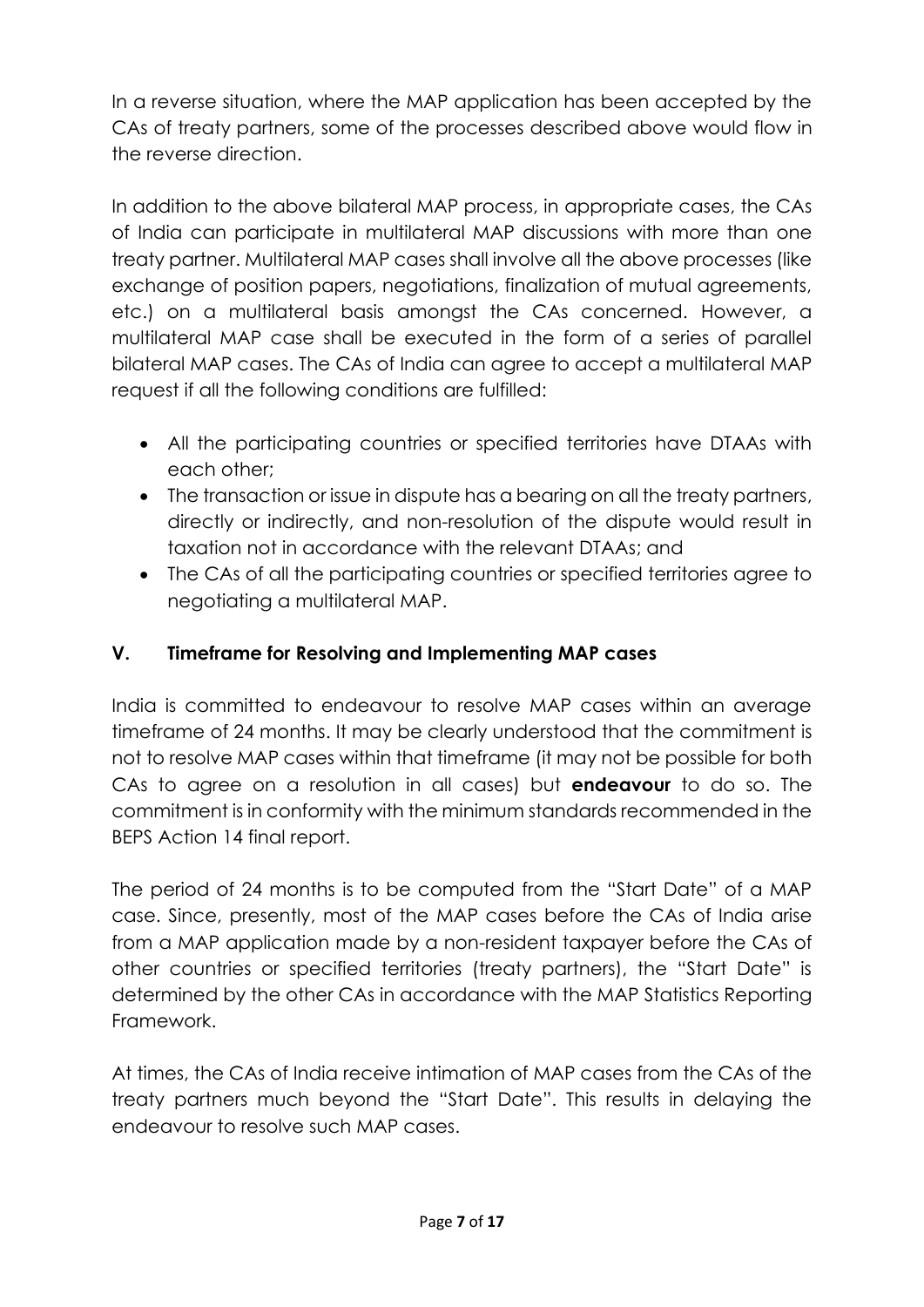India is fully committed to implement the outcomes of each and every MAP case. It is the endeavour of India to implement each MAP outcome expeditiously. The process and timeframes to implement such outcomes are contained in rule 44G of the Income-tax Rules, 1962. The rule, inter-alia, provides the following:

- How to apply for a MAP;
- Whom to apply to for a MAP;
- The role of the CAs of India in making an endeavour to resolve tax disputes under the MAP;
- Timeframes and processes after the resolution of a MAP case; and
- Role of Indian taxpayer and Indian tax authorities after the resolution of a MAP case.

The rule can be accessed in the Income-tax Rules, 1962 that is available on our website [www.incometaxindia.gov.in](http://www.incometaxindia.gov.in/)

It can also be accessed at the following link: [https://www.incometaxindia.gov.in/news/notification23\\_2020.pdf](https://www.incometaxindia.gov.in/news/notification23_2020.pdf)

### **Part B**

# **Access and Denial of Access to MAP**

## **I. Access to MAP**

India provides wide and easy access to MAP to Indian taxpayers if they are aggrieved by an order/action of tax authorities of other countries or specified territories (treaty partners) and such orders/actions in the opinion of the taxpayer results or will result in taxation not in accordance with the relevant DTAAs. The procedure for making an application has been discussed in Part A and the details can be seen in rule 44G of the Income-tax Rules, 1962.

India also provides wide and easy access to MAP when the CAs of other countries or specified territories (treaty partners) accept a MAP application from their taxpayers and then notify the CAs of India about their acceptance. These MAP cases may arise from the order/action of tax authorities of India or of the treaty partners that in the opinion of the overseas taxpayer results or will result in taxation not in accordance with the relevant DTAAs.

India shall provide access to MAP in respect of, inter-alia, the following types of cases/situations if they result in taxation not in accordance with the relevant DTAAs: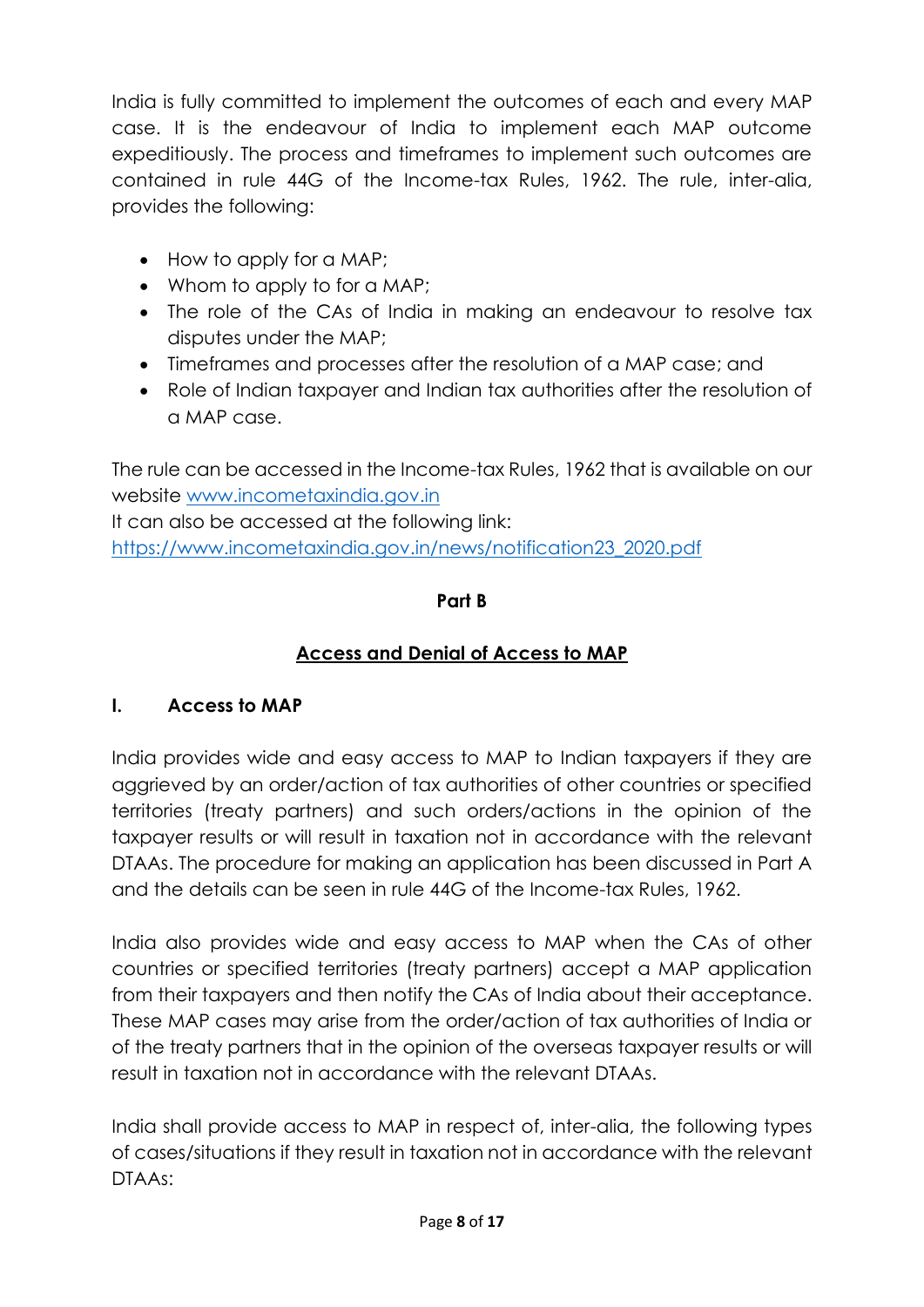- a) Transfer Pricing adjustments;
- b) Determination of existence of a Permanent Establishment;
- c) Attribution of profits to Permanent Establishments, whether admitted or not by the taxpayer;
- d) Characterisation or re-characterisation of an item of expense or payment as a taxable expense or payment (like Royalty or Fee for Technical Services (FTS) or Interest); and
- e) Characterisation or re-characterisation of an item of receipt as a taxable income (like Royalty or Fee for Technical Services (FTS) or Interest).

India shall provide access to MAP even in a situation where the Indian tax authorities apply domestic anti-abuse provisions.

In certain situations, where obligation to deduct tax at source on the payment made by an Indian entity to a non-resident entity is enforced by an order passed under section 201 of the Income-tax Act, 1961 and the same is disputed by the non-resident entity, MAP access will be provided to such non-resident entity anticipating an event of double taxation or taxation not in accordance with the relevant DTAA. However, such action being purely under the domestic law and the order under section 201 not being an order determining any tax on income, the MAP discussion will be taken up only after the assessment order is passed in the case of the non-resident taxpayer, and such non-resident taxpayer considers that the assessment order results or would result in taxation not in accordance with the relevant DTAA.

There are a few circumstances where India would provide access to MAP but the CAs of India would not negotiate any other outcome than what has already been achieved in such circumstances. The circumstances are the following:

a) **Unilateral Advance Pricing Agreements** – Where an Indian or foreign taxpayer enters into a unilateral Advance Pricing Agreement (**'UAPA', hereinafter**) with the Central Board of Direct Taxes (CBDT), the CAs of the other countries or specified territories may accept MAP applications from their taxpayers in respect of such UAPAs if any decision of the tax authorities of such other countries disturbs the income declared in the returns filed in pursuance of the UAPAs, and notify the CAs of India. The latter would allow access to MAP but would not change the terms and conditions of the UAPA. Rather, they would request the CAs of the treaty partners to provide correlative relief.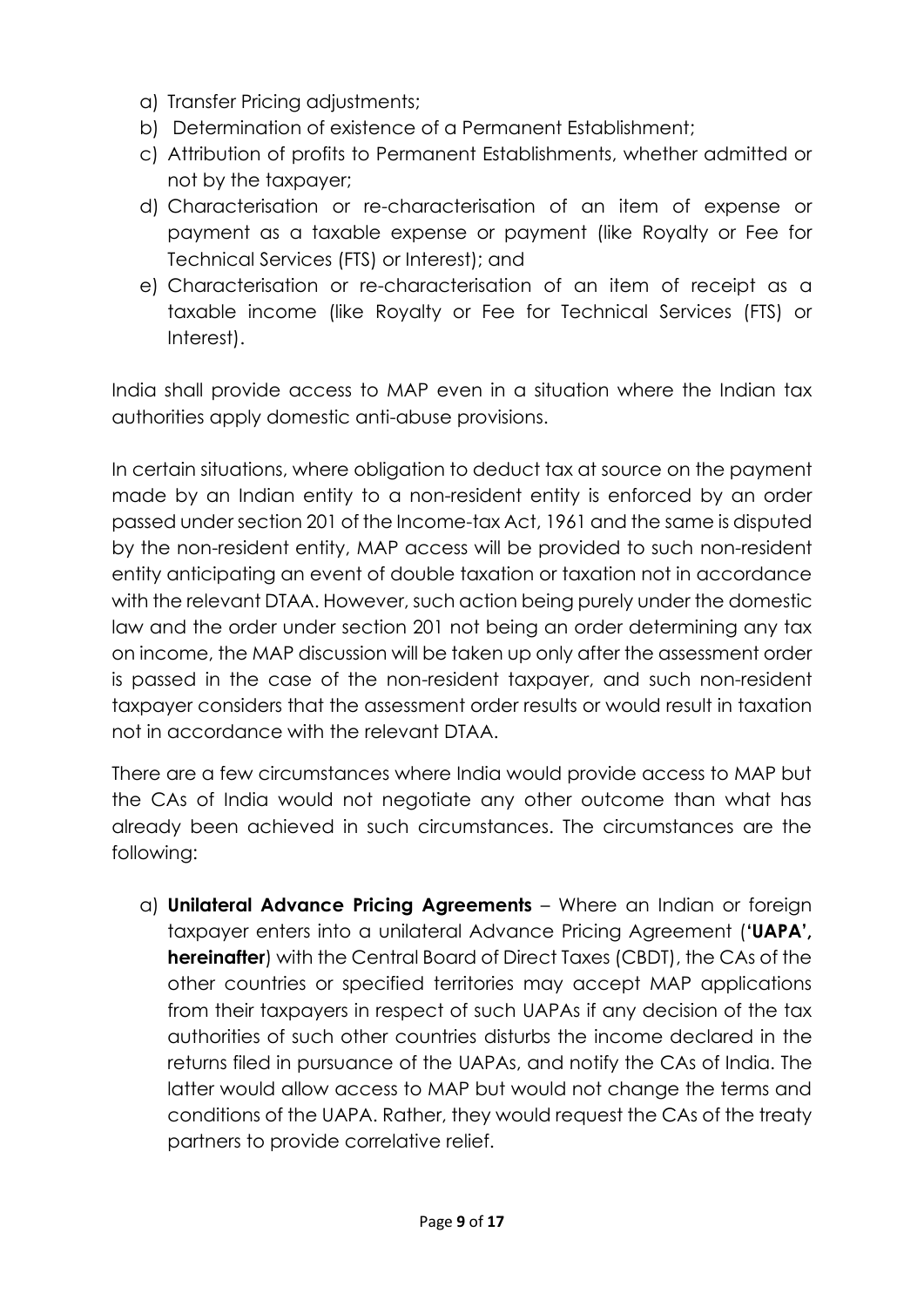In respect of UAPA applications under consideration and negotiation, actions of tax authorities in India or overseas during such pendency of UAPA applications could give rise to taxation not in accordance with the relevant DTAAs. In such situations, the CAs of India or the CAs of the other countries or specified territories may accept MAP applications from their taxpayers and notify each other. While the CAs of India would allow access to MAP, they would not process such MAP cases till the UAPA is entered into. If the UAPA is entered into, the CAs of India would not change the terms and conditions of the UAPA and would request the CAs of the treaty partners to provide correlative relief. However, if the UAPA is not entered into due to any reason, the CAs of India would start processing such MAP cases, as all other MAP cases.

- b) **Safe Harbour –** Where an Indian or foreign taxpayer applies safe harbour provisions, as applicable on its international transactions, and the return of income is accepted by the tax authorities of India, the CAs of the other countries or specified territories may accept MAP applications from their taxpayers in respect of any decision of the tax authorities of such other countries if such decision disturbs the returns filed in pursuance of such safe harbour provisions, and notify the CAs of India. The latter would allow access to MAP but would not change the ALP of the international transactions covered under the safe harbour provisions. Rather, they would request the CAs of the treaty partners to provide correlative relief.
- c) **Orders of Income Tax Appellate Tribunal** Since MAP and domestic remedy proceedings can be availed by the taxpayers simultaneously, there could be instances where the Income Tax Appellate Tribunal (**'ITAT', hereinafter**) in India passes an order in respect of the same disputes that are also being examined under MAP. Since the ITAT is an independent statutory appellate body, which is outside the administrative jurisdiction of the Indian tax authorities; and is the highest fact-finding body on tax matters, the CAs in India shall not deviate from the orders of the ITAT for the relevant year where the dispute is decided on merits. In such cases the CA of India would request the CAs of the treaty partners to provide correlative relief, if required. Such MAP cases shall be closed as having been resolved by a domestic remedy. However, if the order of the ITAT does not resolve the disputes but only sets them aside to be adjudicated afresh, then access to MAP would be provided again after the fresh adjudication by tax authorities, if requested for by the relevant taxpayers.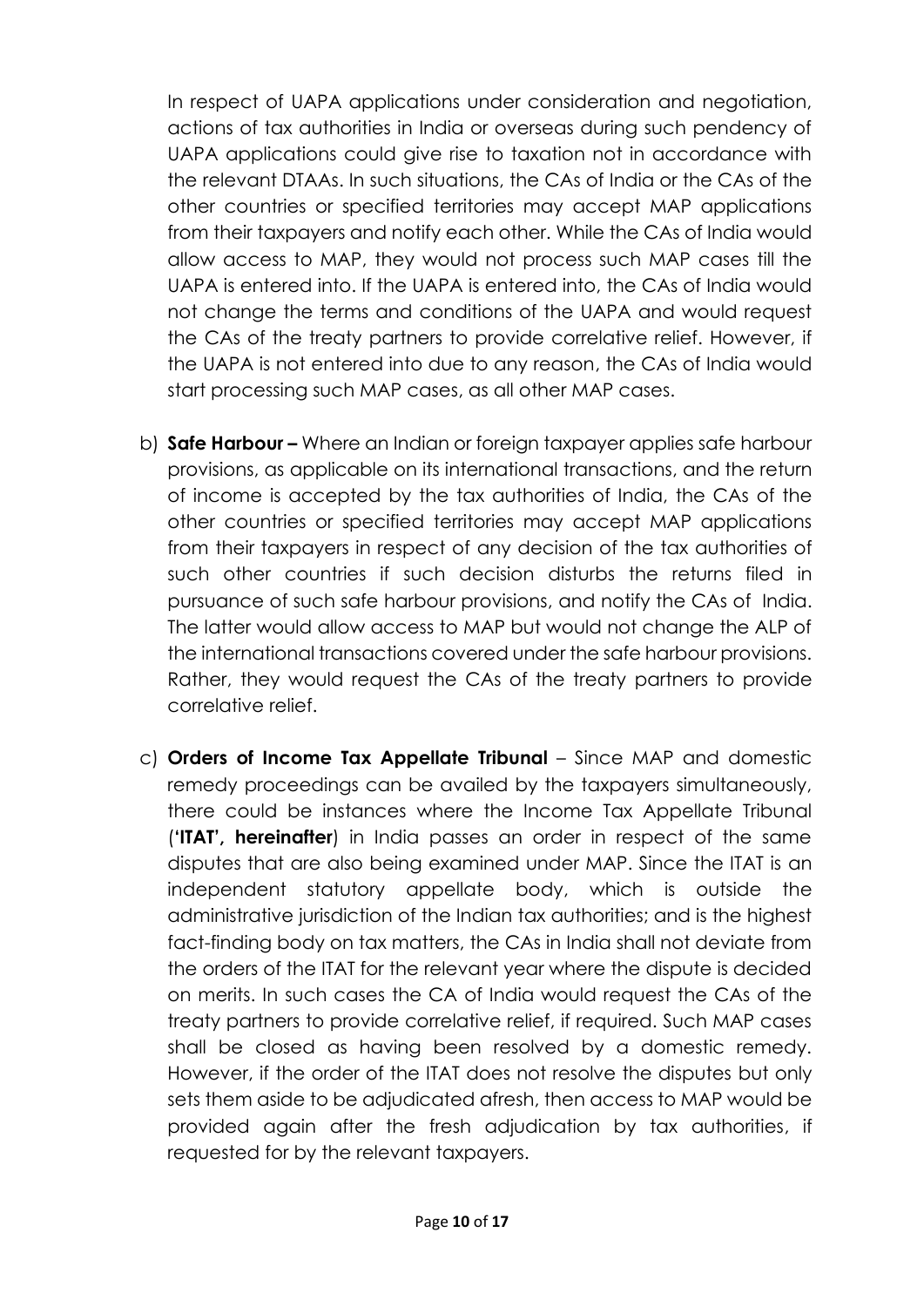### **II. Denial of Access to MAP**

The CAs of India can deny access to MAP in some situations or in certain particular cases. Such situations and particular cases are as follows:

- a) **Delayed MAP Applications** If the taxpayers make a MAP application to the CAs of India or to the CAs of the treaty partners after the expiry of the time period specified in the Article relating to MAP(corresponding to Article 25(1) second sentence of the OECD Model Tax Convention) of the relevant DTAAs, the CAs of India would not provide access to MAP. This time period in most treaties is within three years from the first notification of the order/action of tax authorities that results or will result in taxation not in accordance with the relevant DTAAs. India is committed to providing this 3-year time period and almost all the DTAAs entered into by India has this time period. There are very few DTAAs where this minimum time period is missing, and efforts are on to amend those DTAAs to provide for the same.
- b) **Taxpayer's Objection Not Justified** If the CAs of India come to a conclusion that the objection raised by the taxpayer on the action taken by tax authorities is not justified, they can deny access to MAP. However, before taking a decision to deny access to MAP in such situations, the CA of India having jurisdiction over the case would discuss the matter with the taxpayer and the CA of the treaty partner. However, such consultation shall not be interpreted as consultation as to how to resolve the case.
- c) **Incomplete MAP Applications/Documents/Information** When an Indian taxpayer makes a MAP application in India in Form No. 34F, it is expected to be complete in all respects. If the CAs of India point out some errors or defects in the application or ask for additional information/documents, the Indian taxpayer should remedy the errors/defects and should provide the information/documents within a reasonable time period. There is no prescribed time period in rule 44G for the Indian taxpayer to comply with such additional requirements. Hence, the CAs of India are expected to provide adequate time to the taxpayer to remedy the errors/defects and provide the information/documents. Normally, a time period of 30 days for remedying the errors/defects and 90 days for providing the additional information/documents should be provided by the CAs of India to facilitate the process, which can be extended by the CAs depending on the facts and circumstances of the case.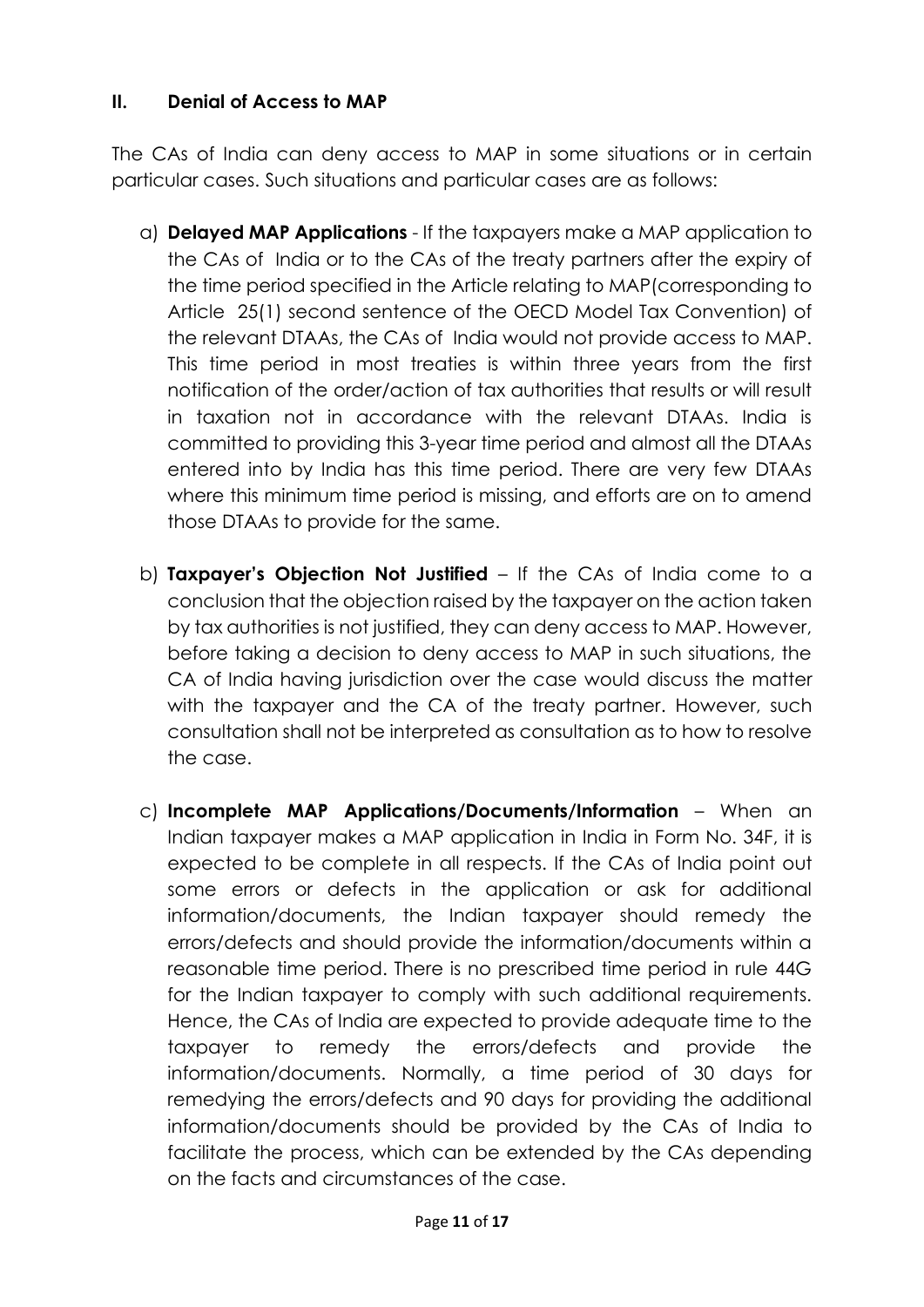In respect of MAP applications accepted by the CAs of treaty partners and subsequently notified to the CAs of India and accepted by the latter, rule 44G provides that the CAs of India can call for information/documents from the Indian taxpayers or their representatives. The rule does not prescribe any time limit upon the taxpayers or their representatives to furnish such information/documents. Hence, the CAs of India are expected to provide adequate time to the taxpayers or their representatives to provide the information/documents. Normally a time period of 90 days for providing the additional information/documents should be provided by the CAs of India to facilitate the process, which can be extended by the CAs depending on the facts and circumstances of the case.

d) **Income-tax Settlement Commission** – Sections 245A to 245L in Chapter XIX-A of the Income-tax Act, 1961 provide for the constitution of a commission called the Income-tax Settlement Commission (**'ITSC', hereinafter**) for the settlement of cases. The ITSC is an independent statutory dispute resolution body. The process of settlement of disputes by ITSC is independent from the audit and examination functions of tax authorities. It is a voluntary process and a taxpayer has to apply for a settlement of its disputes. Once the application is accepted, the ITSC examines all aspects of the dispute and comes out with a settlement order. If the ITSC issues a settlement order, the same is binding on both the taxpayer and the tax authorities. The CAs of India shall not provide access to MAP to an Indian taxpayer who has already obtained a settlement order from the ITSC and such order covers the issues that are sought to be included in the MAP application. Similarly, the CAs of India shall not admit a case under MAP where the CAs of the treaty partners have accepted a MAP application by a taxpayer of their country or specified territory who (or its associated enterprise in India) has already obtained a settlement order from the ITSC and such order covers the issues that have been included in the MAP application accepted by the CAs of the treaty partners.

The CAs of India shall also not provide access to MAP to an Indian taxpayer or admit a case under MAP where the CAs of the treaty partners have accepted a MAP application by a taxpayer of their country or specified territory, if either of such taxpayer's settlement application has been admitted by the ITSC and the settlement matter is under examination by the ITSC. However, if the ITSC refuses to issue a settlement order, or issues an order without making a settlement, or the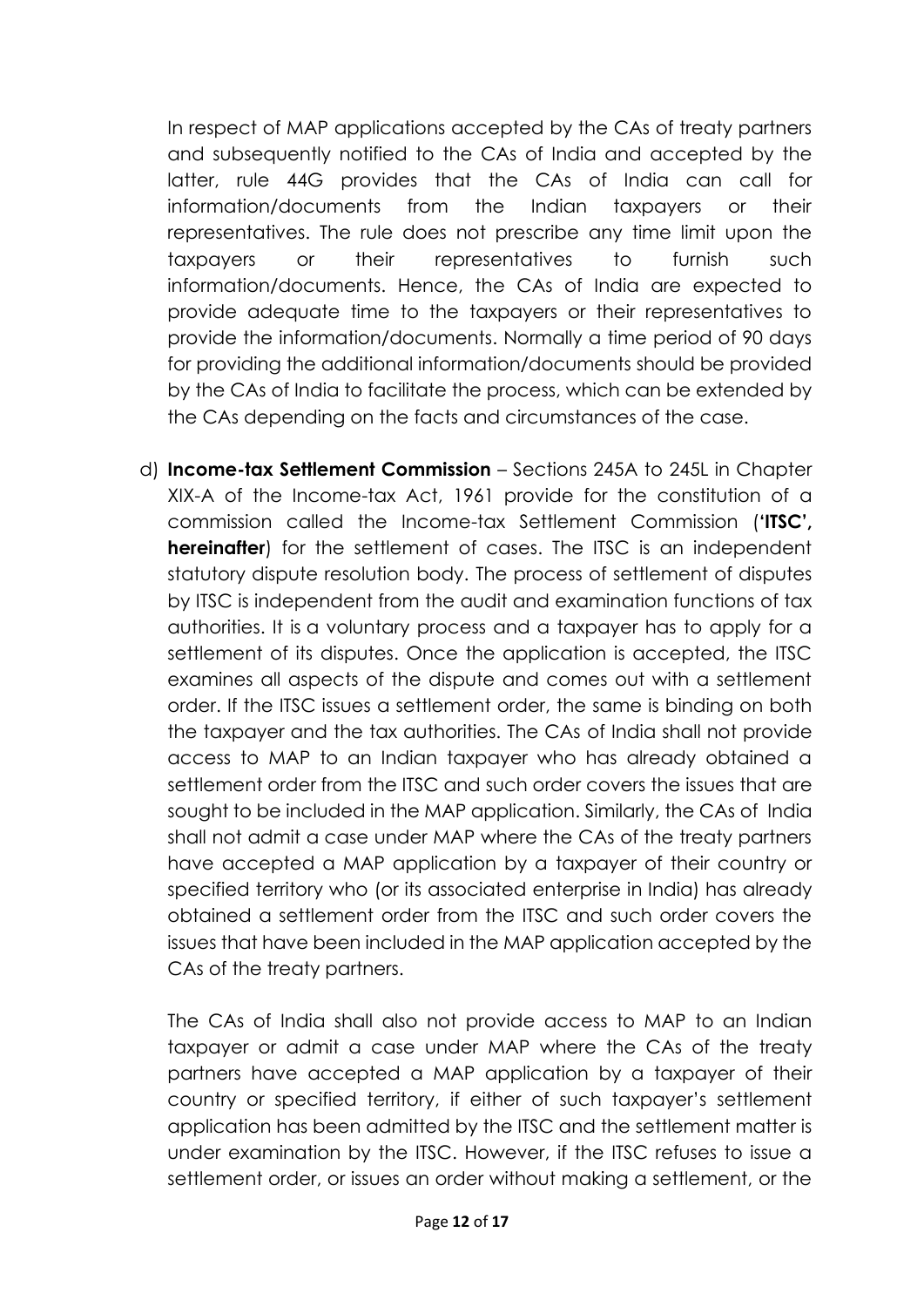proceedings before the ITSC abate, and then the tax authorities take action which in the opinion of the taxpayer results or will result in taxation not in accordance with the relevant DTAAs, the CAs of India shall provide access to MAP to an Indian taxpayer or admit a case under MAP where the CAs of the treaty partners have accepted a MAP application by a taxpayer of their country or specified territory.

e) **Authority for Advance Rulings** - Sections 245N to 245V in Chapter XIX-B of the Income-tax Act, 1961 provide for the constitution of an authority called the Authority for Advance Rulings (**'AAR', hereinafter**) for giving advance rulings on questions/issues brought before it by a taxpayer. The AAR is an independent statutory dispute prevention body. The process of giving advance rulings by AAR is independent from the audit and examination functions of tax authorities. It is a voluntary process and a taxpayer has to apply for obtaining a ruling. Once the application is admitted, the AAR examines all aspects of the question(s)/issue(s) brought before it and pronounces its advance ruling on such question(s)/issue(s). If the AAR pronounces an advance ruling, the same is binding on both the taxpayer and the tax authorities. The CAs of India shall not provide access to MAP to an Indian taxpayer who has already obtained an advance ruling from the AAR and such advance ruling covers the issues that are sought to be included in the MAP application. Similarly, the CAs of India shall refuse to admit a case under MAP where the CAs of the treaty partners have accepted a MAP application by a taxpayer of their country or specified territory who (or its associated enterprise in India or the relevant party to the transaction on which the advance ruling is sought) has already obtained an advance ruling from the AAR and such advance ruling covers the issues that have been included in the MAP application accepted by the CAs of the treaty partners.

The CAs of India shall also not provide access to MAP to an Indian taxpayer or admit a case under MAP where the CAs of the treaty partners have accepted a MAP application by a taxpayer of their country or specified territory, if either of such taxpayer's application (or that ofthe relevant party to the transaction on which the advance ruling is sought) has been admitted by the AAR and the question(s)/issue(s) specified in the application is under examination by the AAR.

In addition to the situations and particular cases at (a) to (e) above, it is clarified **that no MAP access shall be provided in respect of issues that are**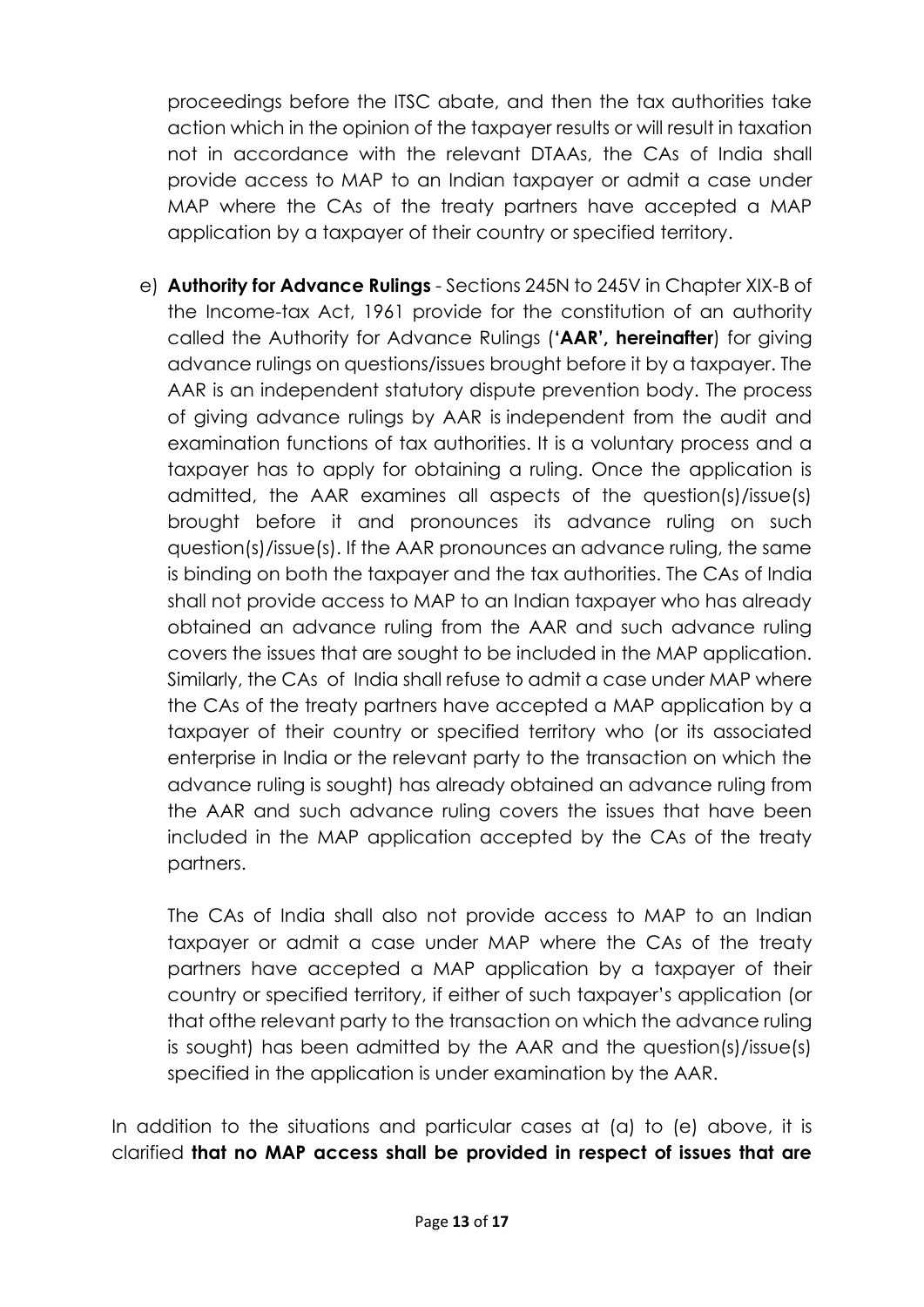**purely governed by India's domestic law** and arise due to the implementation of India's domestic legal provisions.

## **Part C**

## **Technical Issues**

## **I. Downward Adjustment**

The CAs of India can negotiate a MAP case with their counterparts and withdraw all or part of the adjustments made by tax authorities in India. However, the CAs of India cannot go below the returned income, as the same is expressly prohibited in Indian domestic law. In respect of transfer pricing cases, a plain reading of the provisions of sub-section (3) of section 92 of the Income-tax Act, 1961 makes it clear that if the application of the arm's length price of an international transaction results in reducing the income chargeable to tax or increasing the loss, as computed on the basis of books of account maintained, then the provisions of the said section 92 shall not apply. The CAs of India have to adhere to this provision while negotiating transfer pricing MAP cases involving adjustments made by Indian tax authorities.

However, in respect of MAP cases involving adjustments made by tax authorities of a treaty partner, the Indian CA may go below the returned income of the Indian taxpayer to implement the MAP in full measure in accordance with treaty obligations.

#### **II. Resolution of Recurring Issues**

The CAs of India may resolve recurring issues on the same principles, as adopted in a prior MAP resolution. However, they cannot resolve such recurring issues in advance of an order/action by the tax authorities in India. In other words, they do not have the power to prevent the tax authorities from making an order that is not in conformity with prior MAP resolutions in case of the same taxpayer and on the same issues.

## **III. Interest and Penalties**

In most of the disputes on the quantum of income, that are resolved under MAP, there are consequential issues of interest and penalty. The CAs of India do not have the mandate to consider such consequential issues and negotiate disputes arising from such issues. These are to be administered under the domestic laws. However, where the amount of interest and penalties are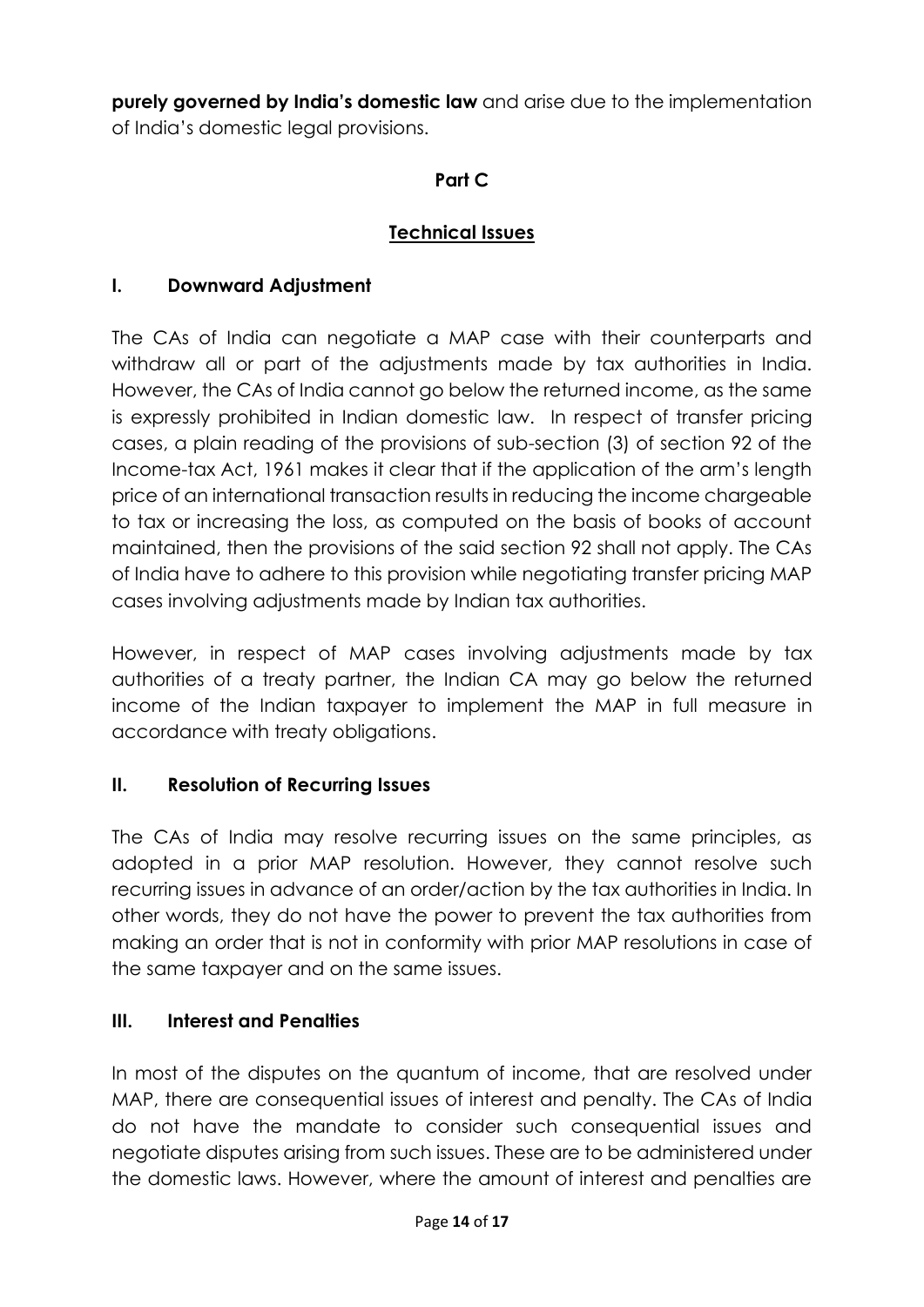linked to the quantum of income, such interest and penalties shall be varied in the same proportion as the variation in the quantum of income due to a MAP resolution, in accordance with the domestic law. It may be noted that there are provisions of fees/penalty under Indian Income-tax Act which are not connected to the quantum of income and, accordingly, those would not be affected by the resolution under MAP.

# **IV. Secondary Adjustments**

India has a provision to make secondary adjustments in respect of cases where the primary transfer pricing adjustment has been made in financial year 2016- 17 or thereafter. Thus, the CAs of India would be obligated to make such secondary adjustments part of the MAP resolution in respect of cases pertaining to financial year 2016-17 or thereafter.

# **V. Bilateral & Multilateral APAs**

India has a well-established APA Program that includes unilateral, bilateral and multilateral APAs. In respect of issues for which a bilateral or multilateral APA application has already been filed and accepted, MAP applications on the same issues for the same years should not be made by the taxpayers. If such MAP applications are made either before the CAs of India or the CAs of treaty partners, the CAs of India shall consult with their counterparts and not admit such MAP applications. However, if a bilateral or multilateral APA application fails to result in an Agreement for any reason, then a MAP application on the same issue and for the same years can be made either before the CAs of India or the CAs of treaty partners and the same may be accepted by the CAs of India if it satisfies all conditions of a MAP application.

# **VI. Suspension of Collection of Taxes during the Pendency of MAP**

With a limited number of treaty partners, India has entered into a Memorandum of Understanding (MoU), under the ambit of the MAP Article, that provides for keeping the collection of taxes in a case under suspension during the pendency of MAP in that case. The taxes whose collection can be suspended are those that have arisen from the dispute that is under discussion in MAP. Taxpayers have to adhere to the terms and conditions mentioned in the MoU to be able to get the collection of taxes suspended.

In respect of MAP cases with countries where no such MoU exists in the DTAAs, the domestic law of India (including Instructions/Circulars issued by CBDT) shall govern the procedures related to suspension of collection of taxes or stay of demand.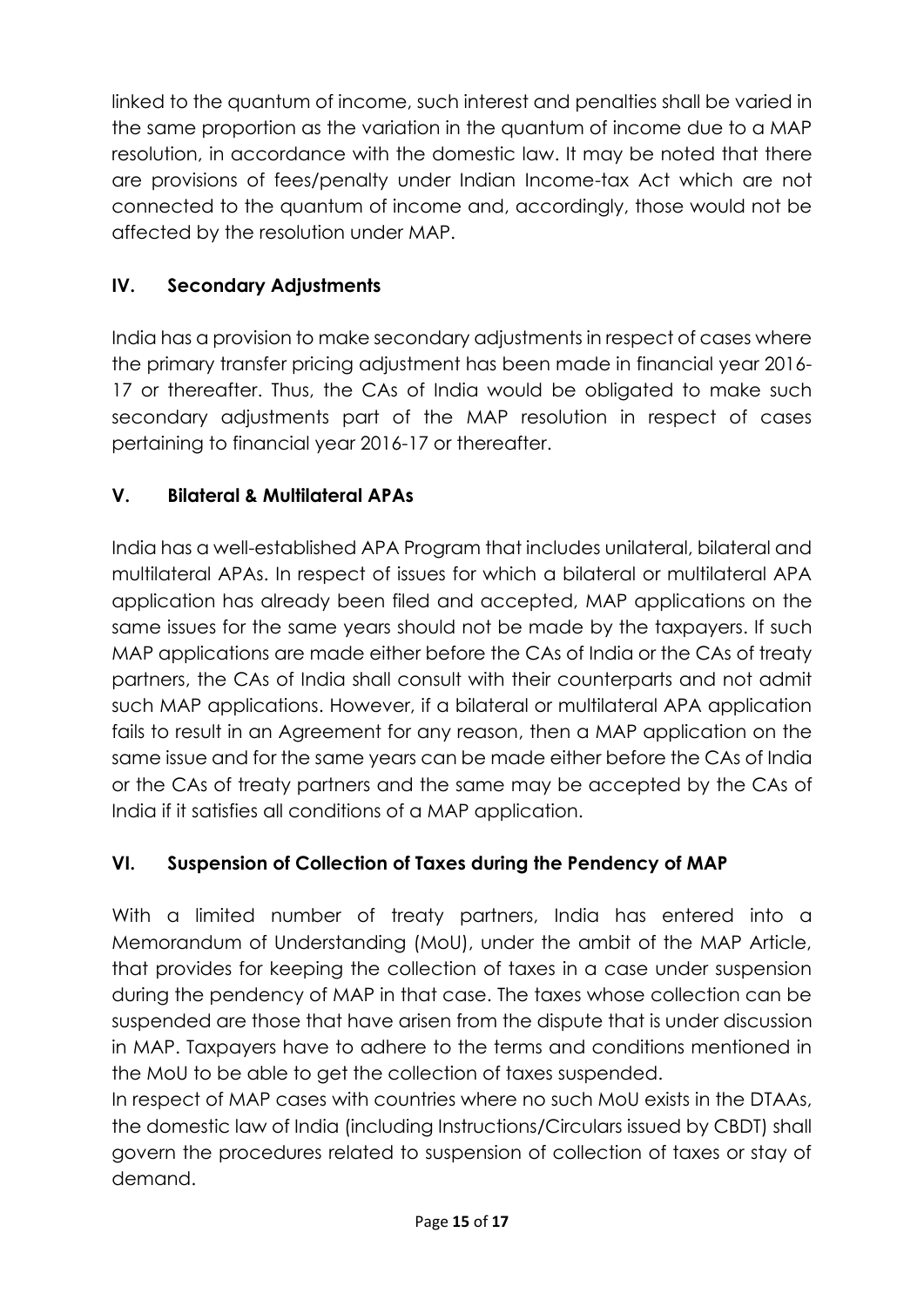# **VII Adjustment of taxes paid in pursuance of demand raised by an order under Section 201 of the Income-tax Act**

Payment of taxes (excluding interest) made as a result of demand arising out of an order passed under section 201 of the Income-tax Act on the Indian taxpayer (payer entity) may be allowed to be adjusted against the tax liability of the non-resident taxpayer(payee entity) in the event of resolution of MAP in the case of such non-resident taxpayer for the relevant issues and relevant years.

#### **Part D**

#### **Implementation of MAP Outcomes**

#### **I. Implementation of MAP**

India is committed to implementing MAP outcomes in each and every case. There are no legal or administrative impediments to implementing MAP outcomes. The only exception to this general rule is MAP cases in which an order of the ITAT (for the same assessment year that has been resolved under MAP) comes to the knowledge of the CAs of India after the MAP has been resolved or is pronounced after the MAP has been resolved but not yet implemented.

In respect of the above cases/situations, the MAP outcomes cannot be implemented and the CAs of India would inform their counterparts about the outcomes of the ITAT order and request them to provide correlative relief for the adjustments sustained by the ITAT, if any.

#### **II. Timelines**

The new rule 44G, which has been discussed earlier, provides clear timelines for the taxpayer and the tax authorities in India to implement a MAP that has been resolved by the CAs of both treaty partners. The taxpayer has been provided a time period of 30 days (from the date of receipt of a communication from the CAs of India) to convey its acceptance of the MAP resolution and to submit evidence of withdrawal of domestic appeals. Conveying of acceptance of the MAP resolution within this time period is mandatory and failure to do so may render the MAP resolution unimplementable. Similarly, the Assessing Officer has been provided a time period of one month (from the end of the month in which he receives the letter of the CA of India having jurisdiction over the case providing details of the resolution) for giving effect to the MAP resolution. These timelines are expected